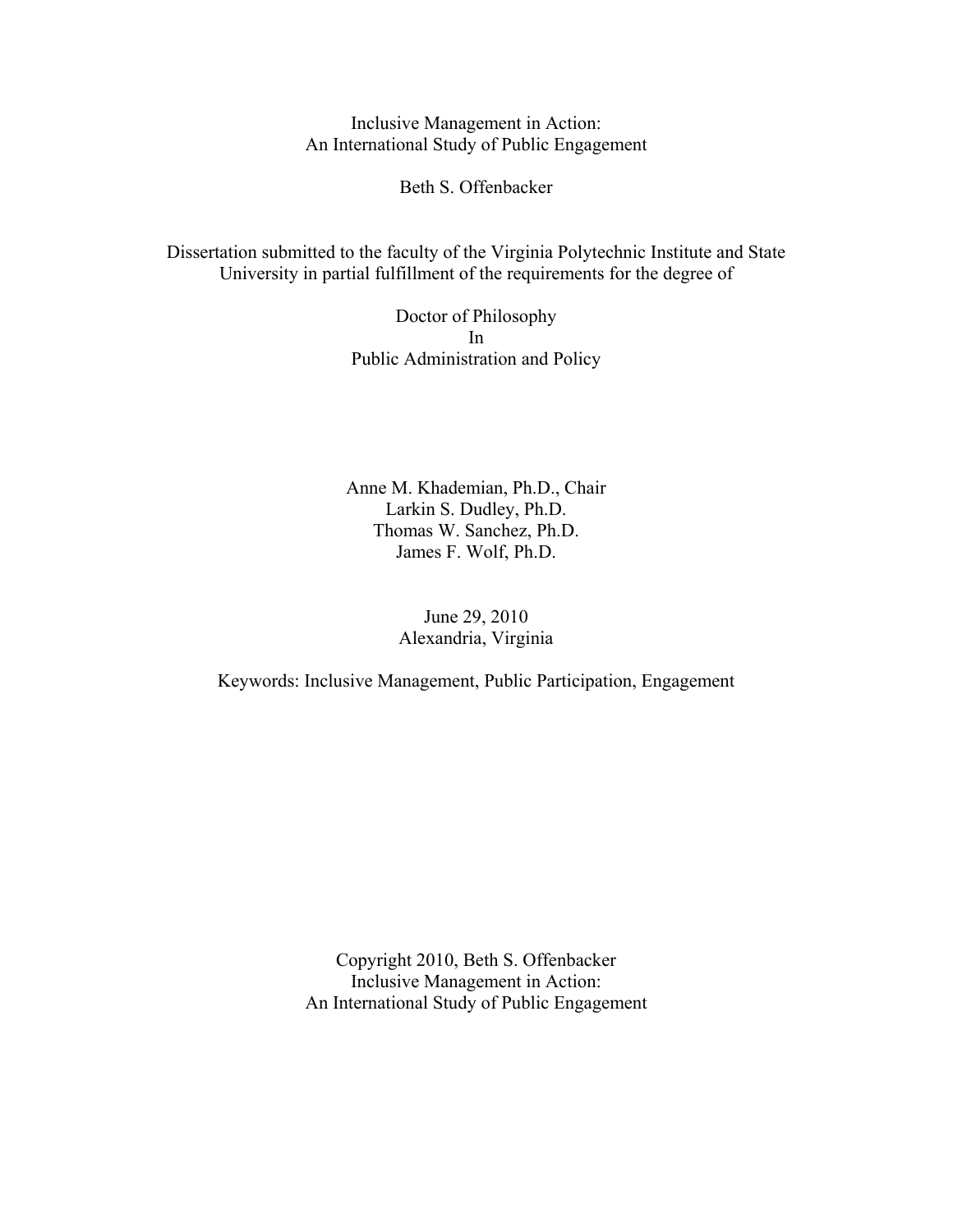# **Beth Offenbacker**

| From:    | Marie-Hélène Adrien [mhadrien@universalia.com]                     |
|----------|--------------------------------------------------------------------|
| Sent:    | Wednesday, June 23, 2010 7:43 PM                                   |
| To:      | beth@waterfordinc.com                                              |
| $Cc$ :   | <b>Charles Lusthaus</b>                                            |
| Subject: | RE: Request to cite figure from Universalia report in dissertation |

Dear Beth,

It is with pleasure that I encourage you to use and cite our paper as a reference in your thesis. Good lunck in your work.

Regards,

Marie-Hélène Adrien

\_\_\_\_\_\_\_\_\_\_\_\_\_\_\_\_\_\_\_\_\_\_\_\_\_\_\_\_\_\_\_\_

From: Universalia Sent: Wed 6/23/2010 11:59 AM To: Charles Lusthaus; Marie-Hélène Adrien; Gerry Cooney Subject: FW: Request to cite figure from Universalia report in dissertation

Franca Diaz Travel Coordinator UNIVERSALIA 5252 de Maisonneuve Ouest, #310 Montreal, Quebec CANADA H4A 3S5 Tel: 514.788-4136| Fax: 514.485.3210 fdiaz@universalia.com | www.universalia.com | www.reflectlearn.org

-----Original Message----- From: beth@waterfordinc.com [mailto:beth@waterfordinc.com] Sent: June 23, 2010 11:26 AM To: Universalia Cc: Anne M. Khademian; beth@waterfordinc.com Subject: Request to cite figure from Universalia report in dissertation

Dear Universalia,

I am a PhD candidate at Virginia Polytechnic Institute and State University at the Center for Public Administration and Policy, and I am interested in using the figure on page 2 of Universalia Occasional Paper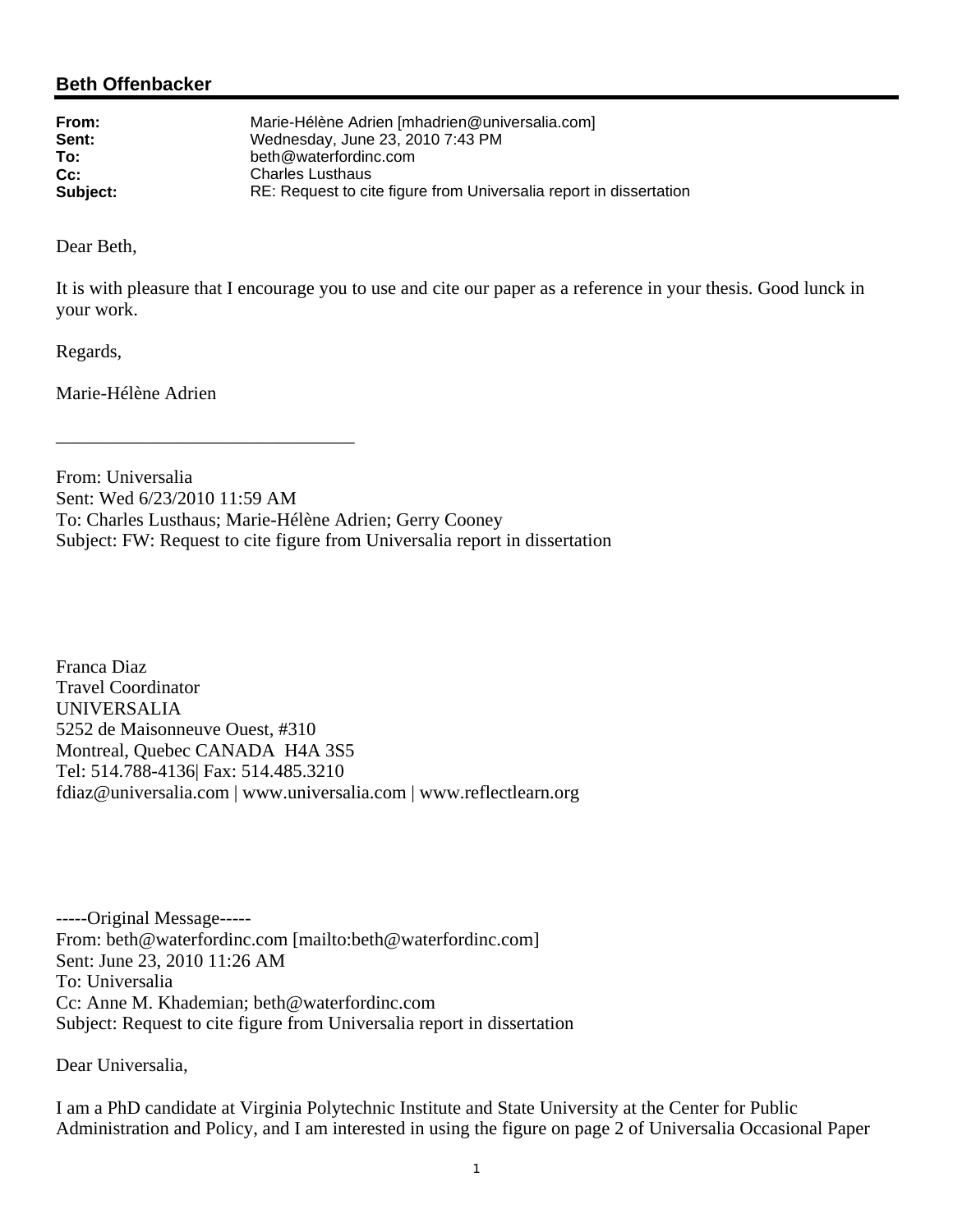No. 23 (New Horizons in Organizational, Self-Assessment by Marie-Hélène Adrien & Charles Lusthaus, May 1997) in my dissertation.

My dissertation proposes an engagement framework of public participation that includes outcomes, continuous events and capacity-building, and the figure on page 2 would be valuable to cite in the section of my dissertation that discusses capacity-building.

Please let me know if there is any additional information needed or if there are any questions. Many thanks and I appreciate your consideration of this request.

Best,

Beth Offenbacker PhD Candidate Virginia Tech Center for Public Administration and Policy 703 623 4811 telephone beth@waterfordinc.com/boffen@vt.edu email

cc: Dr. Anne Khademian, Dissertation Committee Chair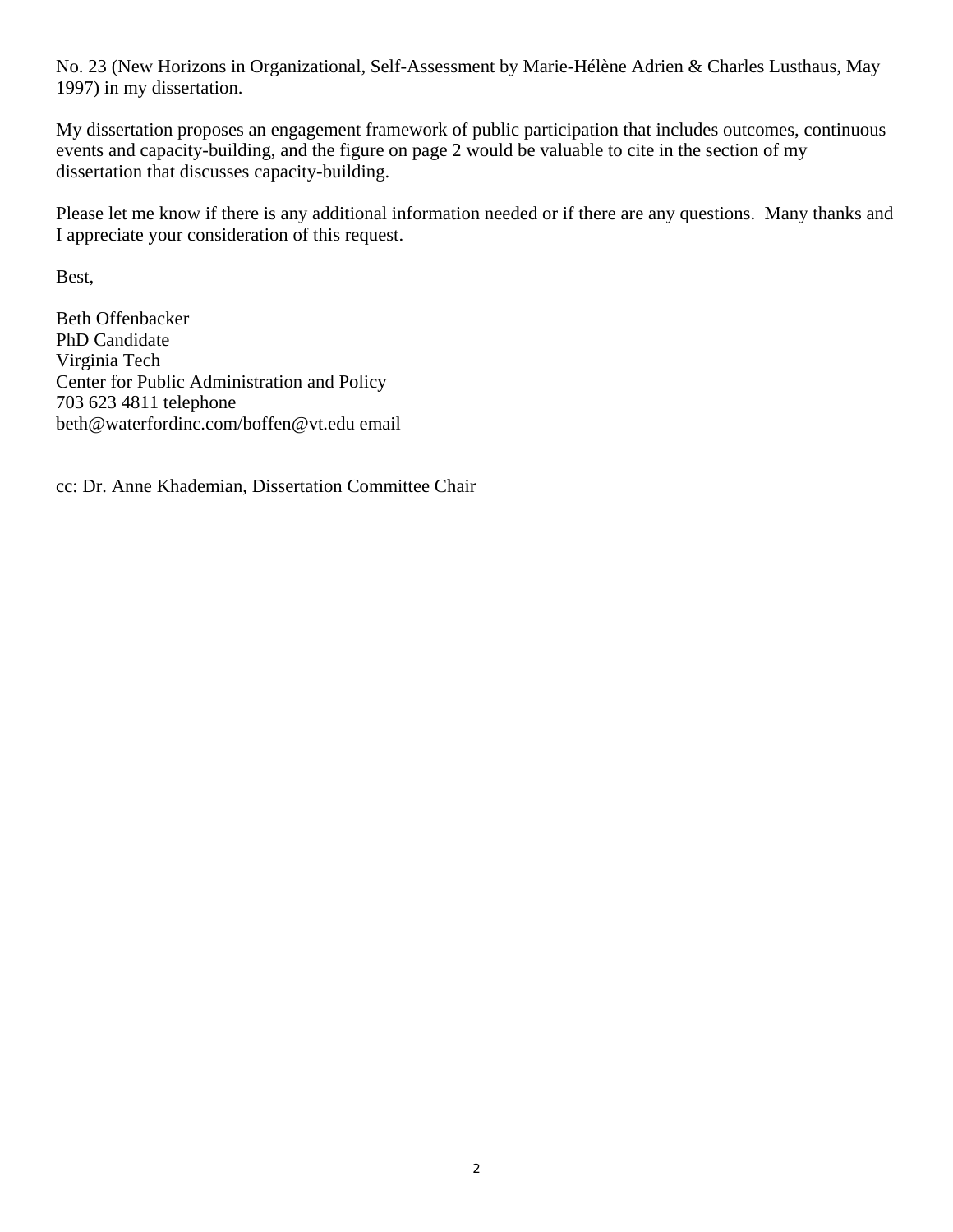**idrc.ca HOME** > **Contact us** >

## Copyright and Terms of Use

Document(s) 2 of 2

Unless otherwise stated, copyright to material on this website is owned by Canada's International Development Research Centre (IDRC).

For noncommercial and academic use, users may read, download, copy, distribute, print, search, or link to any content on this website, provided suitable credit and reference is given to IDRC and the original source page.

IDRC is eager to learn how the information on its website is being used. If you intend to copy and redistribute any content on this website for noncommercial and academic use, please send an email to **info@idrc.ca** providing the complete URL of the content you wish to use as well as a full description of its intended use.

For commercial use, please request permission by sending an email to **info@idrc.ca**. In your email, please provide the complete URL of the material you wish to use as well as a full description of its intended use.

Material from this website may be freely reproduced for private, personal use.

### **PRIVACY STATEMENT**

IDRC respects the privacy concerns of Users of this website.

As a general policy no personal information is automatically collected from Users of this website. Certain non-personal information, such as a User's internet service provider, operating system, the length of User visits and User requests made during visits, may be collected. This is done by the use of a 'cookie'. A cookie is a small piece of data which is sent to the User's web browser and saved on the User's computer hard drive. The information collected is used to enhance the on-line experience for Users and to provide IDRC with information such as the number of visitors to its website. Information collection via cookies is a standard practice on most websites.

Personal information, such as a User's name, phone number, e-mail and physical addresses are only gathered where Users provide such information voluntarily. In such cases the information collected will be used only for the intended purpose (for example, sending information to Users who have registered for an e-mail list).

The practices outlined in this Privacy Statement are specific to this IDRC website. The sites of other organizations to which this website provides links may have different practices and Users are encouraged to review the policies of those websites when visiting them.

IDRC reserves the right to make changes to this Privacy Statement from time to time.

#### **WEBSITE TERMS OF USE**

The opinions expressed in copyrighted materials authored by non-IDRC employees are those of the author and do not necessarily represent the views of IDRC, its employees, officers or governors. All copyrighted materials contained herein are for informational purposes only and do not constitute professional expert advice or opinion in any way. Such materials are not guaranteed to be correct, up to date, or complete. By proceeding to use this website, the User is deemed to accept this.

#### **External Links**

This website contains links to other websites for the convenience of the User. These sites are not controlled by IDRC, and IDRC is not responsible for their contents.

#### **Contributions**

This website provides space for the discussion of issues and access to various communications facilities. The User agrees that its communications shall be proper and related to the relevant issues. The User will not communicate anything that is defamatory, unlawful, obscene, or threatening. The User will not upload or attach files where it would be unlawful to do so or which are corrupt, contain viruses, or would otherwise be technically harmful. The User will include proper notice of ownership and rights attached to material he or she provides. The User will not advertise, attempt to sell goods, or distribute contests, chain letters, or surveys through this Web site. IDRC will remove any material that offends these terms and may prohibit the use of the site by any intended User.

### **Interpretation**

This Agreement governing the use of this website by the User will be interpreted and enforced in accordance with the laws of Ontario and Canada.

For further information or any comment please contact **info@idrc.ca**.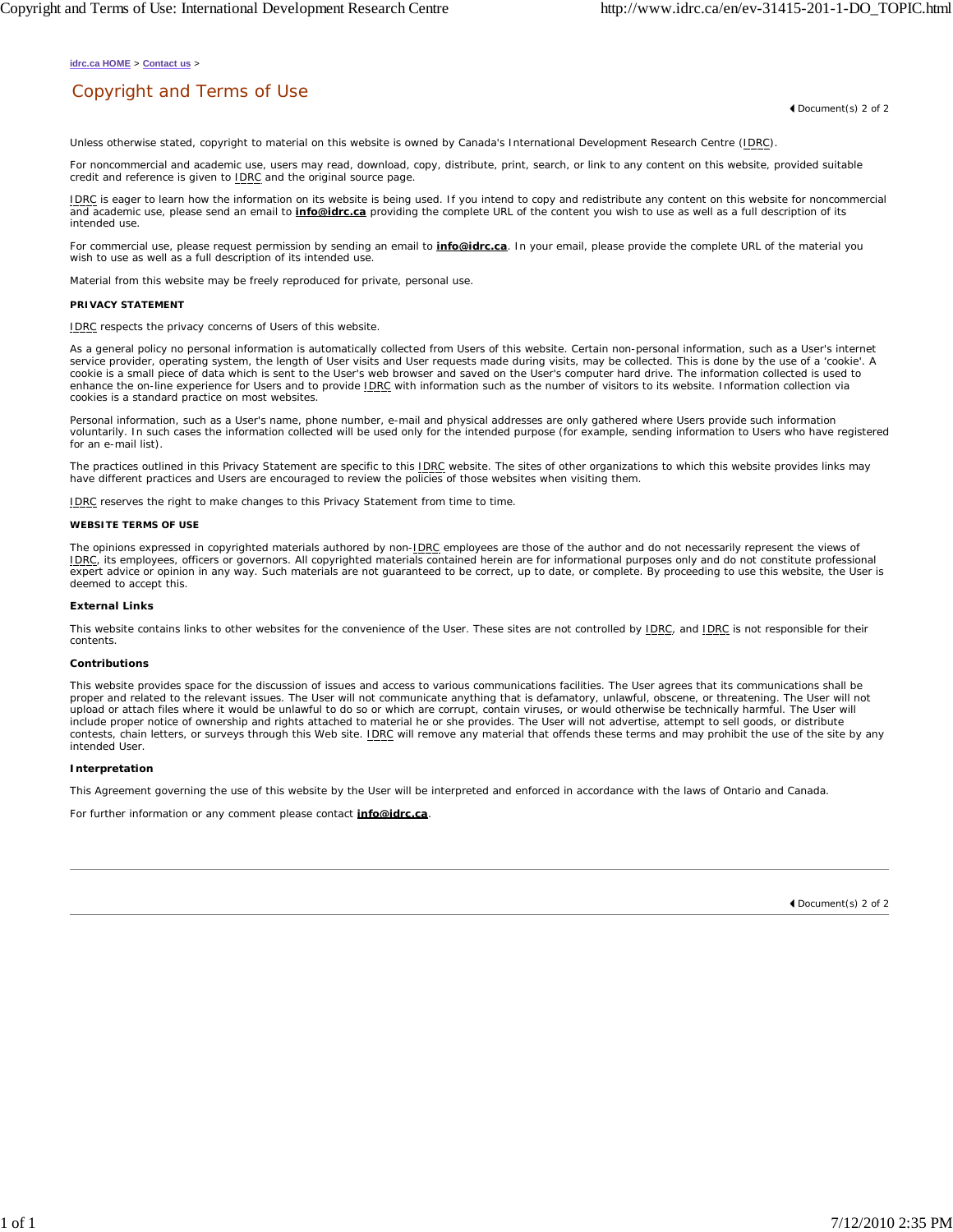# **Beth Offenbacker**

- **From:** Stephen M. King [smking@seuniversity.edu]
- **Sent:** Wednesday, September 09, 2009 8:06 AM
- **To:** 'beth@waterfordinc.com'
- **Cc:** 'Anne M. Khademian'

**Subject:** RE: cite paper?

### Ms. Offenbacker,

Yes, you may cite the paper. Good luck with your dissertation research.‐‐SMK

Dr. Stephen M. King Associate Professor of Public Policy Department of Historical, Legal, and Leadership Studies Southeastern University 1000 Longfellow Blvd. Lakeland, FL 33801 Phone: (863) 667‐5446 Fax: (863) 667‐5200 Email: smking@seuniversity.edu

**From:** Beth Offenbacker [mailto:beth@waterfordinc.com] **Sent:** Tuesday, September 08, 2009 8:20 PM **To:** Stephen M. King **Cc:** 'Anne M. Khademian' **Subject:** FW: cite paper? **Importance:** High

Hi Dr. King, I had sent this email a few weeks back and also a follow up, and I have since learned that you now teaching at another school (hence the reason I didn't hear back from you). I am writing to ask permission to cite your paper (attached) in my prospectus and dissertation. Please let me know if there are any questions; I appreciate your considering this request and look forward to your reply. Best, Beth Offenbacker

**From:** Beth Offenbacker [mailto:beth@waterfordinc.com] **Sent:** Sunday, August 09, 2009 2:00 PM **To:** 'kings@campbell.edu' **Cc:** 'Anne M. Khademian' **Subject:** cite paper? **Importance:** High

Dear Professor King,

I was delighted to come across a copy of your Midwest Political Science Association conference paper from 2006, *"Teaching Public Management in the Public Interest: Using the New Public Service Model to Teach Undergraduates in Political Science and Public Administration."* (Copy attached)